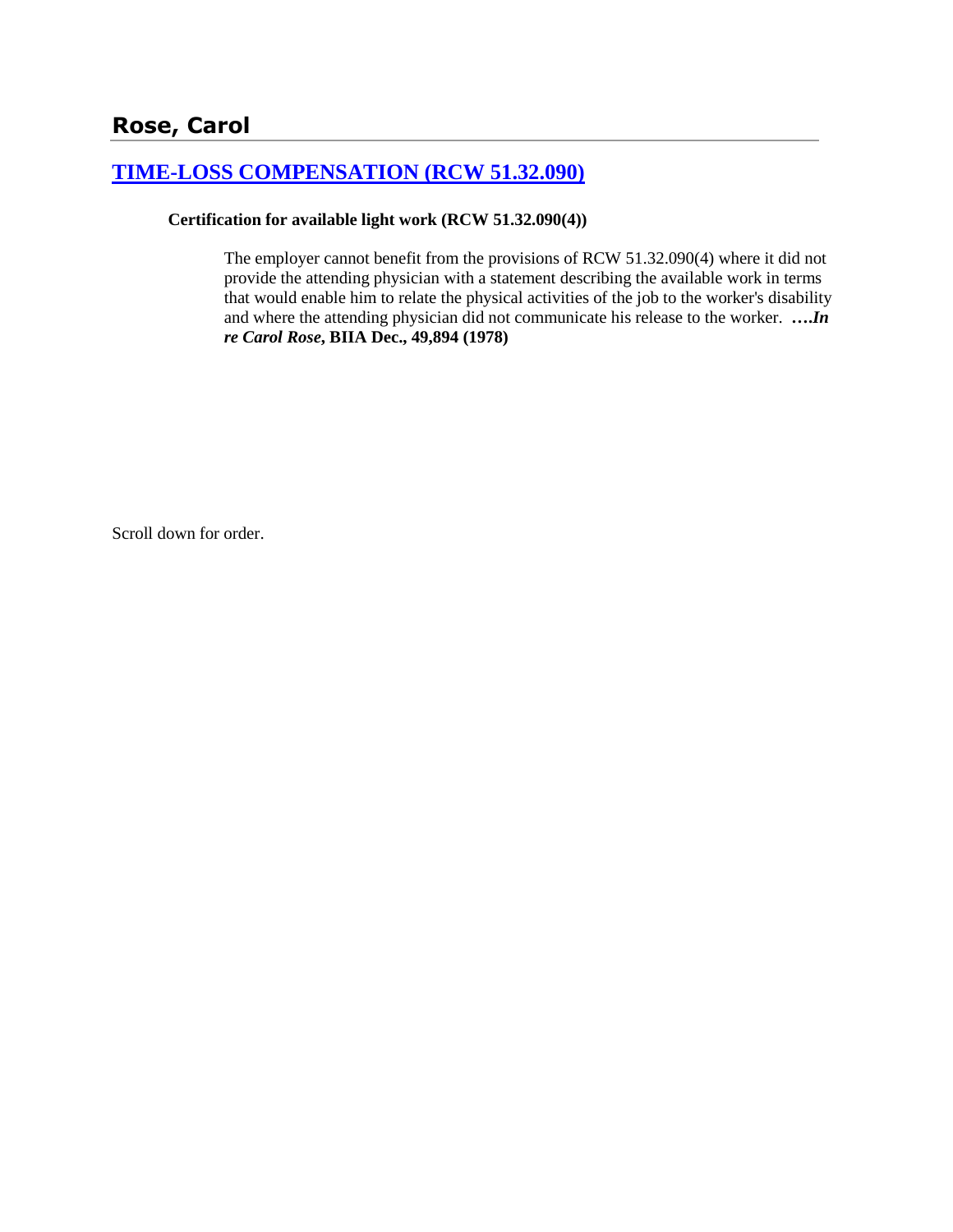### **BEFORE THE BOARD OF INDUSTRIAL INSURANCE APPEALS STATE OF WASHINGTON**

**)**

**IN RE: CAROL D ROSE ) DOCKET NO. 49,894**

**CLAIM NO. S-185872 ) DECISION AND ORDER**

APPEARANCES:

Claimant, Carol D. Rose, by Springer, Norman and Workman, per Richard L. Norman

Employer, Champion International Corp., by Detels, Draper and Marinkovich, per J. Richard Crockett

This is an appeal filed by Champion International Corp., a self-insured employer under the Industrial Insurance Act, on April 13, 1977, from an order of the Department of Labor and Industries dated February 16, 1977, which affirmed a prior order requiring the self-insured employer to pay time-loss compensation to the claimant for the period April 6, 1976, through June 15, 1976. **SUSTAINED**.

# **DECISION**

Pursuant to RCW 51.52.104 and RCW 51.52.106, this matter is before the Board for review and decision on a timely Petition for Review filed by the employer to a Proposed Decision and Order issued by hearing examiner for this Board on February 2, 1987, in which the order of the Department dated February 16, 1977, was sustained.

The Board has reviewed the evidentiary rulings of the hearing examiner and finds that no prejudicial error was committed and said rulings are hereby affirmed.

This is an appeal by the self-insured employer from an order of the Department of Labor and Industries providing for the payment of time-loss compensating to the claimant for the period April 6, 1976 to June 15, 1976, because of a right wrist injury sustained on February 26, 1976. It is the employer's contention that is released from paying such time-loss compensation by the provisions of RCW 51.32.090(4), for the reason that the claimant was offered a job by the employer that she could perform, her physician had already certified that her disability did not prevent her from doing the job, but that she refused to accept it.

Our hearing examiner determined that the employer was not released from the payment of time-loss compensation for this period by reason of the statute in question, on three grounds: (1) Dr. Larry Hull, the only doctor testifying before the Board in this appeal, did not ever communicate a

1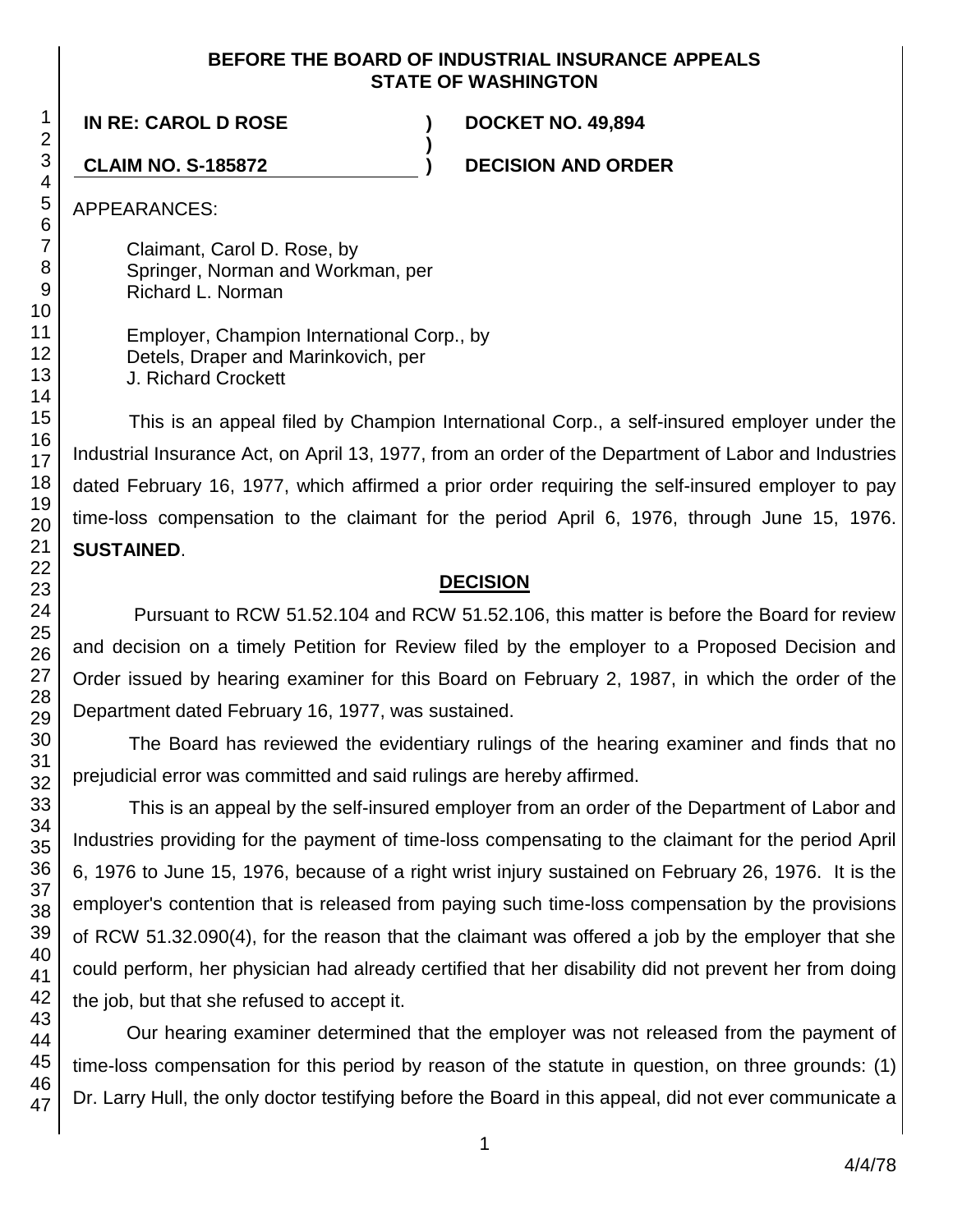physician's "release" as provided by RCW 51.32.090(4), hereinafter called the "statute"; (2) The doctor was not given a complete description of the duty requirements of the job, could not sensibly relate "the physical activities of the job to the workman's disability" as required by the statute, and therefore she was not properly "certified" for the job; and (3) the statute is inoperative because it contemplates that the claimant be "entitled" to time- loss compensation at the time of "certification," and this record shows that the claimant was working for the employer, and receiving a full salary, up to April 5, 1976, which was the day she was offered the job. It should be noted that all of the other activities by the employer to obtain certification of the worker, and all the contacts with the doctor, also took place on, or prior to, April 5, 1976.

The Board is inclined to the view, first, that the "certification" of ability to work should operate in concert with the "release" for said work. Provisions of the statute apply if "the workman is released by his physician for said work." The facts in this case show that an agent for the employer telephoned Dr. Hull on a Friday, a few days before the job was "offered" to claimant, and described the job over the phone. He received an opinion by the doctor, also over the phone, that the claimant should be able to perform the job. The claimant was not contacted by the doctor concerning this conversation and did not learn of it until the following Monday from agents of the employer. Based on these facts, the employer states that the claimant was properly "certified" and "released" as provided by the statute. We agree with our hearing examiner that the employer did not adequately comply with the statute.

Next, we agree with the hearing examiner that the employer did not provide the doctor with a statement describing the available work in terms that would enable the doctor to relate the physical activities of said job to the worker's disability. Exhibit one, which contains all of the information that Dr. Hull would admit he received before he expressed his opinion that the claimant could perform the job, is quoted in full as follows:

"Dear Dr. Hull:

Per my telephone conversation with your office today we have implemented a light-duty work order for the above patient/employee.

The nature of the light duty assignment involves the tallying of product and marking various tally sheets with a pencil. The tasks require no physical effort other than writing or making marks on a form.

We appreciate your working with us in giving Mrs. Rose the opportunity to maintain her income source at its present level while recovering from her injury."

1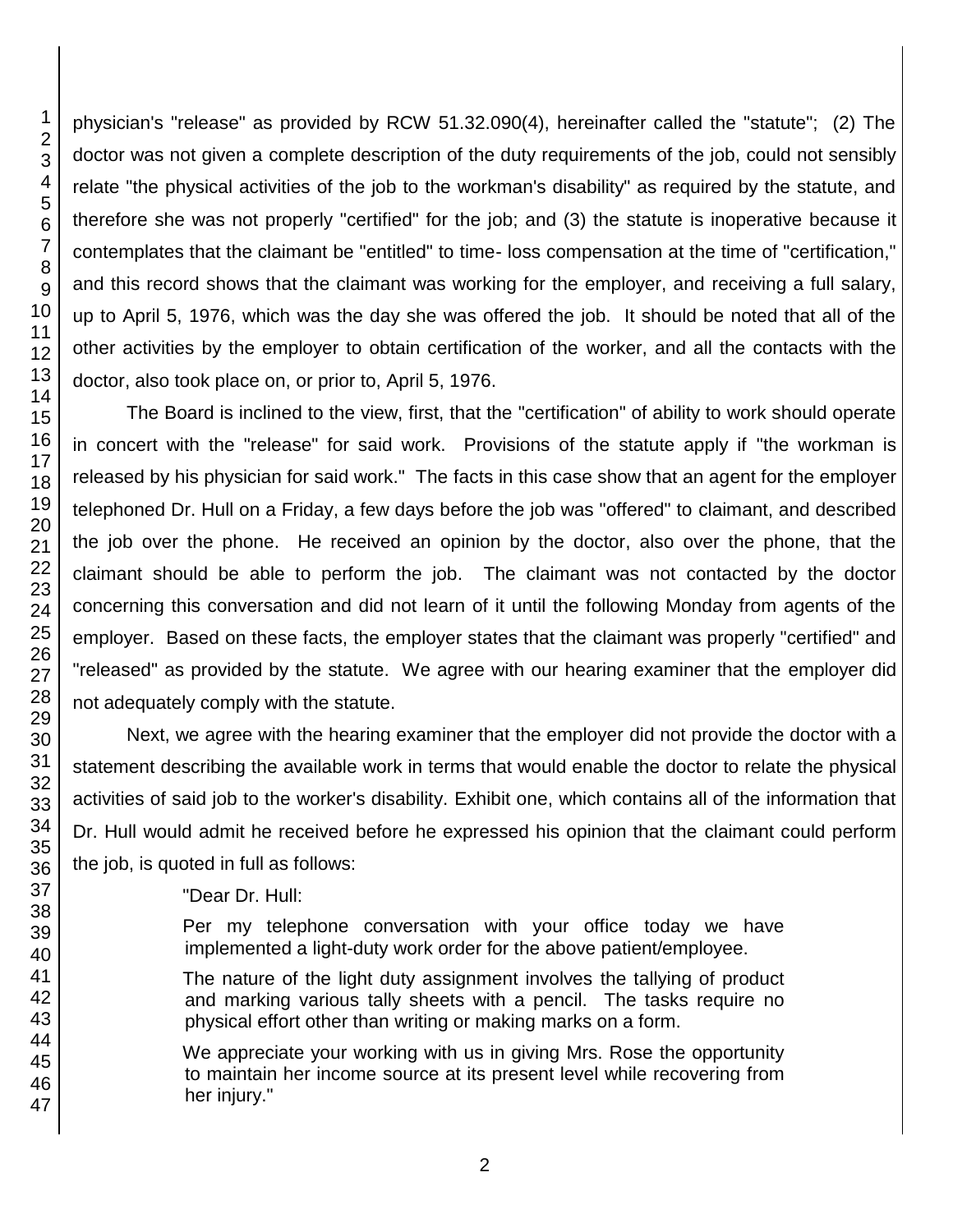The record establishes that the tallying job did require physical effort other than writing or making marks on a form, and furthermore, shows that the work was to be performed in an unheated working area and that the claimant had very great difficulty working, with her fractured arm, in such a cold environment. The doctor acknowledged that a person with a fracture is more sensitive to cold than one without. As stated above, the Board agrees with our hearing examiner that the letter sent to Dr. Hull recited above, does not provide the doctor with sufficient information to properly relate the physical activities of the job to the worker's disability, as required by the statute.

One argument which was not mentioned by either the hearing examiner of the employer is that, separate and apart from the statute in question, the self-insured employer could have prevailed if he had presented persuasive evidence to the effect that the claimant was able to work during the time in question. The employer would not have to show "certification" or "release" providing the medical testimony definitely established ability to do regular obtainable work. However, the testimony by Dr. Hull, is not sufficiently clear to establish that the claimant was able to work after April 5, 1976. The doctor did in fact certify that claimant was temporarily totally disabled between April 6, 1976 and June 15, 1976 (exhibit 6), and therefore entitled to time-loss compensation payments, even though, at one point, he testified that there was some work that the claimant could do. Taking his testimony in its entirety, we believe that Dr. Hull did not believe there was much that a woman with her arm in a cast could do to earn a living, although the cast was removed around the end of May 1976.

In sum, we are satisfied that claimant was entitled to time-loss compensation during the period in question; and the Department's order of February 16, 1977, directing payment thereof, was correct.

## **FINDINGS**

The Board hereby adopts the hearing examiner's proposed findings Nos. 1 and 2; and adds further findings as follows:

- 3. At the time of the industrial injury on February 26, 1976, the claimant was employed as a fishtail saw operator for the employer, and continued at that job to, and including, April 5, 1976, during which time she received her full salary.
- 4. On April 2, 1976, an agent of the employer phoned the claimant's doctor and described the duties of a job that the employer contemplated offering to the claimant. The contents of the telephone conversation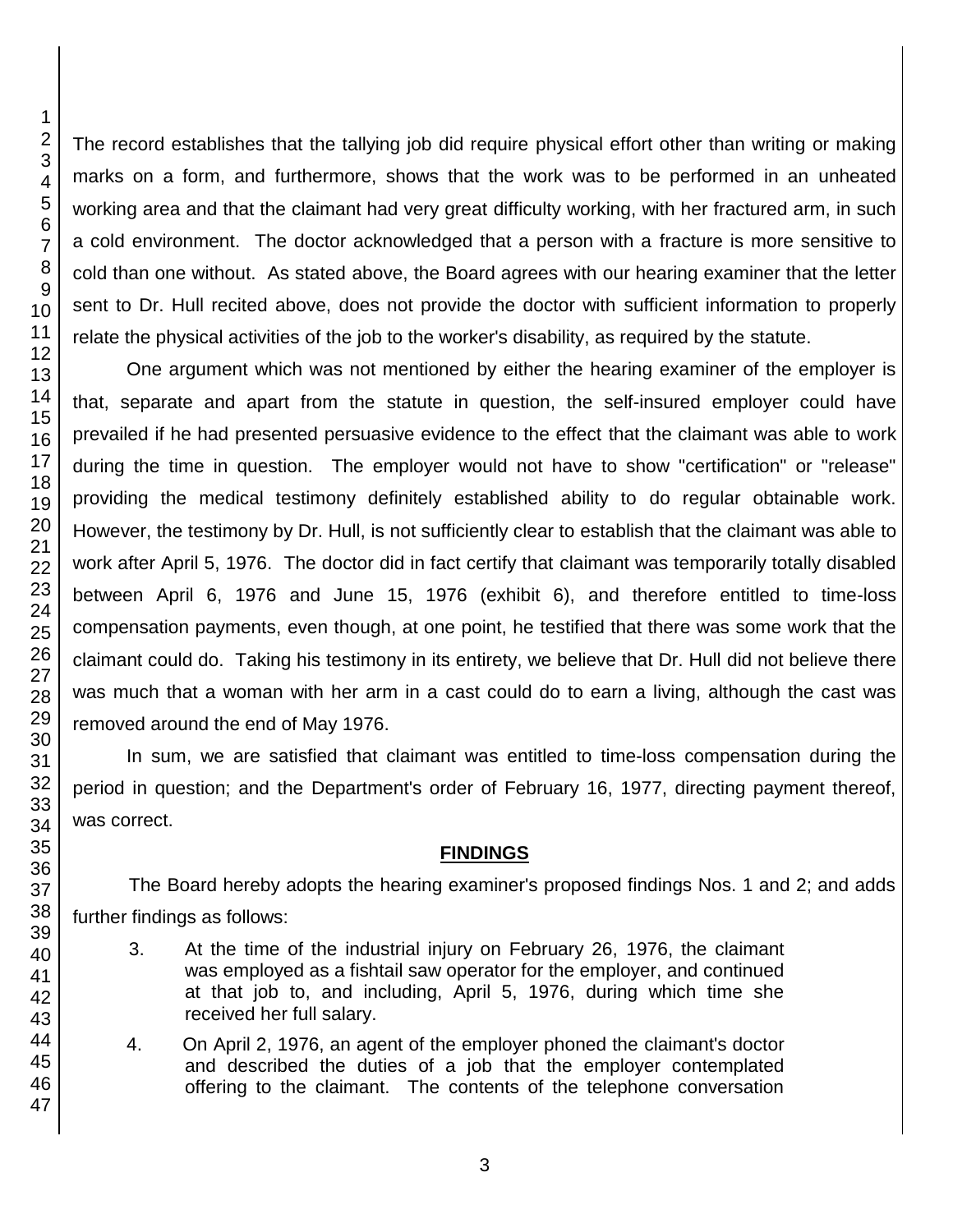were later put into a letter from the employer's agent to the doctor as follows:

"Per my telephone conversation with your office today we have implemented a light-duty work order for the above patient/employee.

The nature of the light duty assignment involves the tallying of product and marking various tally sheets with a pencil. The task requires no physical effort other than writing or making marks on a form.

We appreciate your working with us in giving Mrs. Rose the opportunity to maintain her income source at her present level while recovering from her injury."

The above-described tallying job, if it had been accepted by the claimant, would have required her to work in an unheated area and to use a clipboard, a pencil, and a stopwatch, without aid of a table or desk.

- 5. On April 5, 1976, the claimant's right arm was in a cast, with her arm held in a bent position, which extended to four inches above her elbow and distally to cover her fingers. The claimant was unable to use her right arm for any purpose.
- 6. If the claimant had accepted the tallying job, the cold, in which she would be required to work, would have caused an aggravation of the pain in her injured arm to such an extent that she probably would not have been able to effectively perform her duties.
- 7. At no time did the above-mentioned doctor notify the claimant that she was physically able to perform the work as a tallyer, or that he was releasing her for said work.
- 8. The claimant turned down the offer of a job as tallyer on April 5, 1976, for the reason that she did not feel that she would be able to perform it.

Based on the foregoing findings of fact, the Board concludes as follows:

- 1. The Board has jurisdiction of the parties and the subject matter of this appeal.
- 2. Between April 6, 1976, and June 15, 1976, the claimant was temporarily totally disabled within the meaning of the Industrial Insurance Act, due to the February 26, 1976 industrial injury.
- 3. The claimant was not "certified" by a physician as able to perform available work other than her usual work, or "released" by her physician for said work, within the meaning of RCW 51.32.090(4).
- 4. The order of the Department of Labor and Industries dated February 16, 1977, directing Champion International Corporation to pay the claimant